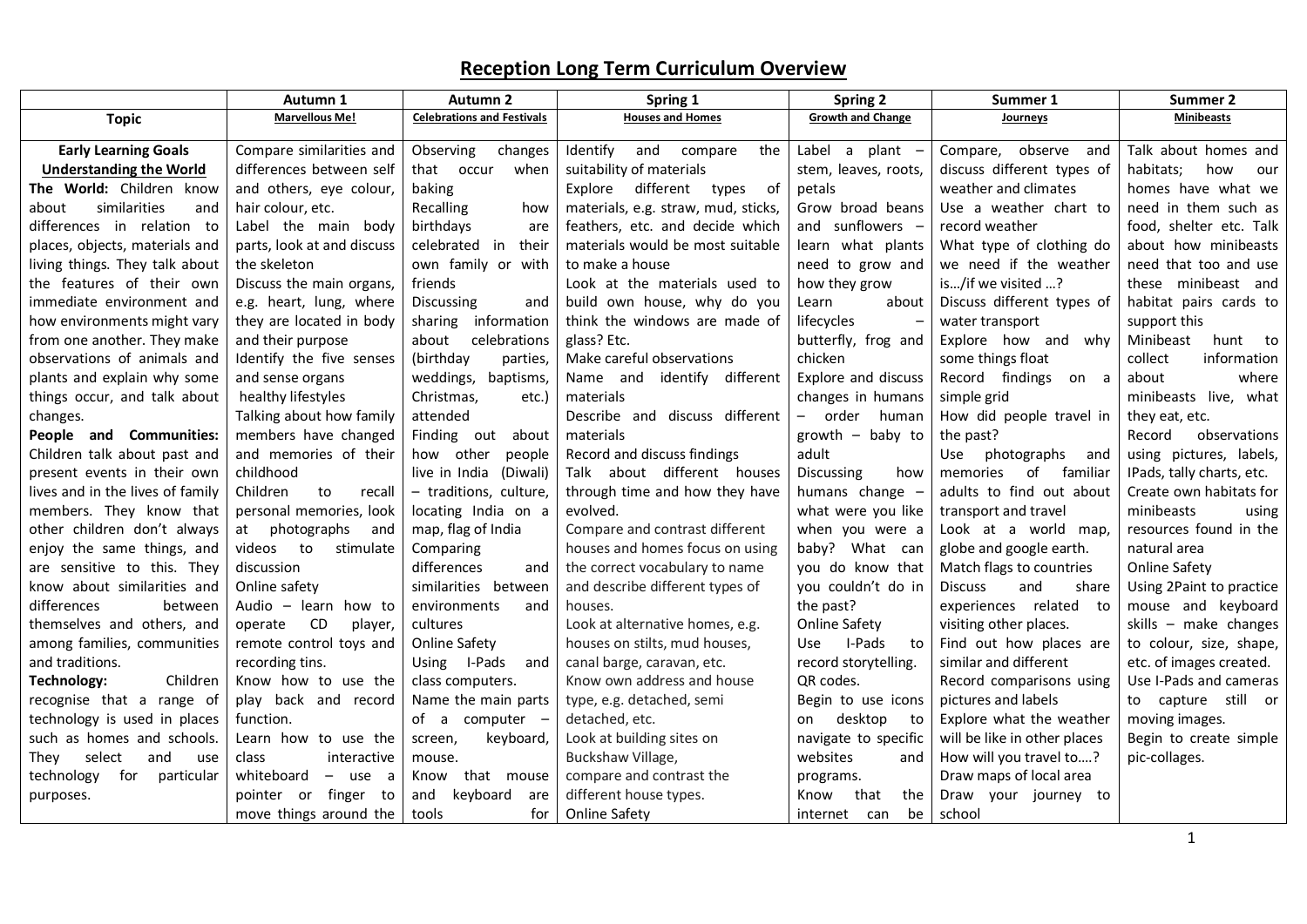|                                         | screen.                  | communicating with                            | Use Google Earth to find out                     | used to find things      | Notice and discuss local    |                           |
|-----------------------------------------|--------------------------|-----------------------------------------------|--------------------------------------------------|--------------------------|-----------------------------|---------------------------|
|                                         |                          | the computer.                                 | about the place we live                          | $out - use to find$      | landmarks                   |                           |
|                                         |                          | Learn how to use                              | I-Pads - photos and videos to find               | out about topic led      | <b>Online Safety</b>        |                           |
|                                         |                          | simple tools, such as,                        | out information and learn new                    | learning.                | Learn how to program        |                           |
|                                         |                          | pen and rubber tools                          | things.                                          |                          | and control Bee-bots and    |                           |
|                                         |                          | to create marks.                              | Use remote controls, mobile                      |                          | remote controlled vehicles  |                           |
|                                         |                          |                                               | phones, walkie talkies in role play              |                          | to follow specific paths    |                           |
|                                         |                          |                                               | situations. Discuss the purpose of               |                          | and directions.             |                           |
|                                         |                          |                                               | these devices; have you seen                     |                          | Understand<br>that          |                           |
|                                         |                          |                                               | them anywhere else? What do                      |                          | computers can represent     |                           |
|                                         |                          |                                               | they do? Do you know what this                   |                          | real or imaginary things,   |                           |
|                                         |                          |                                               | button is for? Etc.                              |                          | e.g. through role play apps |                           |
|                                         |                          |                                               |                                                  |                          | and software tools.         |                           |
| <b>Expressive Arts and Design</b>       | Paint self-portraits -   | Bonfire and firework                          | Artist outside:                                  | Artist outside: Van      | Artist<br>outside:<br>Andy  | Use clay and playdough    |
| <b>Exploring</b><br>and<br><b>Using</b> | select relevant colours  | $\overline{\phantom{m}}$<br>painting<br>splat | Kandinsky, Pollock, Paint pictures               | Gogh, Archimboldo        | Goldsworthy and Richard     | to make minibeasts        |
| and<br><b>Materials</b><br>Media:       | and brushes              | painting                                      | of own house - focus on                          | Observational            | Shilling's Land Art         | Use recycled materials    |
| Children sing songs, make               | Use different tools to   | Autumn collages -                             | details/features of the house,                   | of<br>drawing            | Use recycled materials to   | and other resources,      |
| music and<br>dance, and                 | draw<br>lines<br>and     | seeds<br>and<br>use                           | select and use appropriate tools -               | plants/flowers           | make<br>Making boats -      | such as pom poms to       |
| experiment with ways of                 |                          | natural resources                             | brushes, etc.                                    | Printing using fruit     | design and make a boat      | create 3D spiders -       |
| changing them. They safely              | patterns                 | Leaf printing                                 | Explore and mix different shades,                | and vegetables           | using<br>recyclable         | select<br>and<br>use      |
| use and explore a variety of            | different<br>Use         | Use different types of                        | colours and tints.                               |                          | materiasls, testing them to | materials, tools and      |
| materials,<br>tools<br>and              | techniques, such as      | papers to create a                            | Learn techniques - curling, joining              | Learn how to copy        | see if they float. Evaluate | techniques. Focus on      |
| experimenting<br>techniques,            | tearing, scrunching and  | collage                                       | and folding to enhance creative                  | a rhythm, e.g. clap,     | models - how could you      | attaching and joining     |
| with colour, design, texture,           | ripping to create a      | Stick man $-$ use work                        |                                                  | clap, stamp.             | make it better? What        | resources.                |
| form and function.                      | collage of own face      | natural materials to                          | Use a range of materials to create               | Use<br>percussion        | worked well?                | Make own instruments      |
| Being Imaginative: Children             | Mix paints to create     |                                               | create their own stick  a house for a character. | <i>instruments</i><br>to | To explore and begin to     | (linked to music).3D      |
| use what they have learnt               | 'skin colour'            | man                                           | Use recyclable materials to design               | copy and create a        | difference<br>notice<br>the | minibeasts                |
| about media and materials in            | Learn and recite new     | Use natural materials                         | and create a house                               | simple rhythm.           | between high and low        | Learn Minibeast songs     |
| original ways, thinking about           | and familiar nursery     | in outdoor area to                            | Using picture and photographs                    | To explore and           | sounds.                     | Practise playing familiar |
| uses and purposes. They                 | rhymes.                  | Autumnal<br>create                            | stimuli to build and construct                   | begin to compose a       | Use visual images to        | percussion                |
| represent their own ideas,              | Experiment<br>with       | designs                                       | houses using construction kits                   | simple<br>rhythm         | represent pitch.            | instruments.              |
| thoughts<br>feelings<br>and             | different sounds<br>both | Making sandwiches                             | and wooden blocks                                | using pictures and       | Listen to less familiar     | Learn how to play less    |
| design<br>through<br>and                | vocal and instrumental.  | Begin to listen and                           | Draw and label models                            | objects.                 | music and notice high and   | familiar instruments.     |
| technology, art, music, dance,          | Experience and respond   | respond to sounds                             | to create own designs                            |                          | low within the music.       | Use instruments to        |
| role play and stories.                  | to different types of    | using<br>body                                 | Learn how to use their voice to                  |                          | Use instruments such as a   | respond to<br>music,      |
|                                         | sounds<br>and<br>music   | percussion<br>and                             | create different vocal effects, e.g.             |                          | triangle and a drum to      | songs and pictures.       |
|                                         | through movement, e.g.   | percussion<br>simple                          | growling, squeaking, whispering,                 |                          | represent high and low.     | Sort<br>and<br>organise   |
|                                         | body<br>sounds<br>and    | instruments.                                  | etc.                                             |                          | Follow a simple pictorial   | instruments,<br>e.g.      |
|                                         | rhythms.                 | Learn how to play                             | Revisit familiar nursery rhymes                  |                          | score representing high     | wooden, metal, skin,      |

2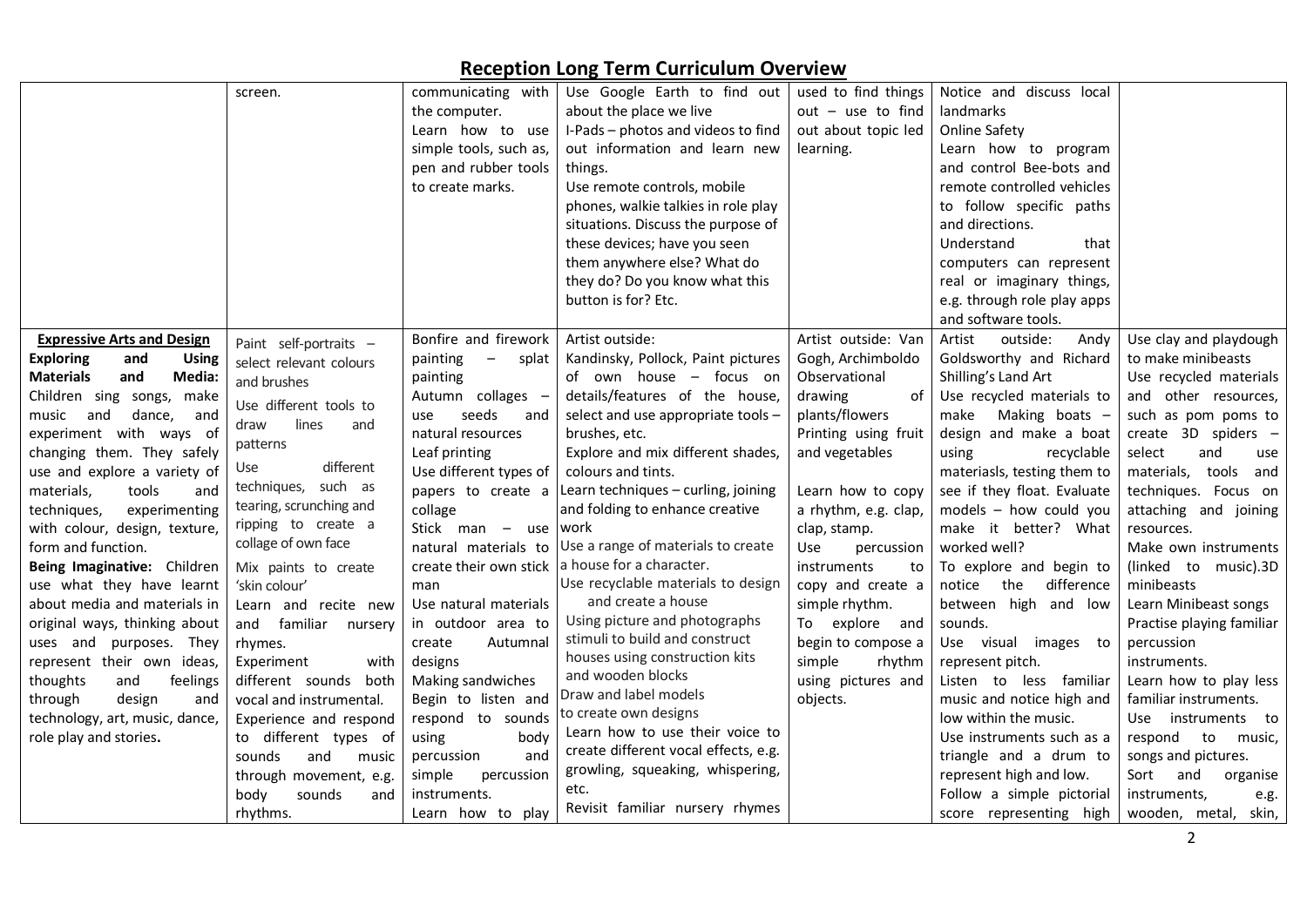|                                    |                                                                                                                                                                      | percussion            |         | and learn new rhymes, perform            |          |                         | and low.                    |           | tuned, etc.                  |
|------------------------------------|----------------------------------------------------------------------------------------------------------------------------------------------------------------------|-----------------------|---------|------------------------------------------|----------|-------------------------|-----------------------------|-----------|------------------------------|
|                                    |                                                                                                                                                                      | instruments<br>loudly |         | these in different ways, e.g.            |          |                         |                             |           | Learn how to follow          |
|                                    |                                                                                                                                                                      | and quietly, fast and |         | rap/chant, accompanied by an             |          |                         |                             |           | simple signals when          |
|                                    |                                                                                                                                                                      | slow.                 |         | instrument, etc.                         |          |                         |                             |           | playing instruments as       |
|                                    |                                                                                                                                                                      | Christmas<br>Learn    |         | Learn rhymes and songs about             |          |                         |                             |           | part of a group.             |
|                                    |                                                                                                                                                                      | songs, perform using  |         | houses and homes                         |          |                         |                             |           | Play instruments to          |
|                                    |                                                                                                                                                                      | actions.              |         |                                          |          |                         |                             |           | create different effects,    |
|                                    |                                                                                                                                                                      |                       |         |                                          |          |                         |                             |           | e.g. slowly, quickly,        |
|                                    |                                                                                                                                                                      |                       |         |                                          |          |                         |                             |           | loudly, quietly, etc.        |
|                                    |                                                                                                                                                                      |                       |         |                                          |          |                         |                             |           | Use own instruments.         |
| <b>Physical Development</b>        | Ongoing: outdoor area - building, running, climbing, spatial awareness, co-ordination and control, gross and fine motor activities both inside and outside. Learning |                       |         |                                          |          |                         |                             |           |                              |
| and<br>Handling:<br>Moving         | about healthy lifestyles and making healthy choices.                                                                                                                 |                       |         |                                          |          |                         |                             |           |                              |
| Children show good control         | Practice changing for PE.                                                                                                                                            | Learn about changes   |         | Explore the dynamics                     |          | Learn about balance     | To use skills of travelling |           | To develop team building     |
| and co-ordination in large         | Safety whilst doing PE.                                                                                                                                              | that happen to our    |         | performing<br>when                       |          | and how we can use      | balancing<br>and            | in        | skills.                      |
| and small movements. They          | Develop skills of spatial                                                                                                                                            | bodies during PE.     |         | different                                |          | different parts of our  | conjunction                 | with      | Practice transporting and    |
| move confidently in a range        | awareness.                                                                                                                                                           | about<br>Learn        | the     | movements,<br>e.g.                       |          | body to help us         | apparatus                   | and       | storing equipment safely.    |
| of ways, safely negotiating        | Learn how to travel in $a$                                                                                                                                           | importance of warm    |         | speed, dance style,                      | balance. |                         | equipment.                  |           | handle<br>Explore,<br>and    |
| They<br>space.<br>handle           | variety of ways, e.g. running,                                                                                                                                       | up and cool down      |         | timings, etc.                            |          | Develop control and     | understand<br>To            | the       | interact with less familiar  |
| and<br>equipment<br>tools          | hopping, jumping, walking,                                                                                                                                           | sessions.             |         | Learn<br>how<br>to                       |          | coordination to hold    | of<br>importance            |           | soft<br>equipment,           |
| effectively, including pencils     | whilst negotiating obstacles.                                                                                                                                        | Learn how to roll,    |         | with<br>perform                          |          | a fixed shape or        | equipment safely when       | using     | e.g.<br>javelins, nets, etc. |
| for writing.                       | Learn how to change direction                                                                                                                                        | throw and catch bean  |         | $\overline{a}$<br>partner or in a group. |          | position.               | balancing and travelling.   |           | Develop further skills and   |
| <b>Health</b><br>Self-Care:<br>and |                                                                                                                                                                      | bags and balls.       |         |                                          |          | Learn how to roll in    |                             |           |                              |
| Children<br>know<br>the            | and speed.<br>Becoming more independent                                                                                                                              |                       |         | Use imagination to                       |          |                         | Jump off equipment and      |           | increasing control when      |
| importance for good health         |                                                                                                                                                                      | Develop<br>skills     | in      | develop<br>dance                         |          | different ways, e.g.    | land safely.                |           | using equipment, through     |
|                                    | with self-help skills and taking                                                                                                                                     | throwing towards a    |         | movements.                               |          | pencil roll, side roll, | Learn how to transport      |           | dribbling, pushing, patting, |
| of physical exercise, and a        | greater responsibility for their                                                                                                                                     | target.               |         | Link<br>movements                        | etc.     |                         | and store                   | equipment | bouncing,<br>throwing,       |
| healthy diet, and talk about       | own things.                                                                                                                                                          | Understand            | the     | together.                                |          |                         | safely.                     |           | catching, kicking, etc.      |
| ways to keep healthy and           |                                                                                                                                                                      | difference            | between |                                          |          |                         |                             |           |                              |
| safe. They manage their own        |                                                                                                                                                                      | under arm and over    |         |                                          |          |                         |                             |           |                              |
| basic hygiene and personal         |                                                                                                                                                                      | arm throwing.         |         |                                          |          |                         |                             |           |                              |
| needs successfully, including      |                                                                                                                                                                      |                       |         |                                          |          |                         |                             |           |                              |
| dressing and going to the          |                                                                                                                                                                      |                       |         |                                          |          |                         |                             |           |                              |
| toilet independently.              |                                                                                                                                                                      |                       |         |                                          |          |                         |                             |           |                              |
|                                    |                                                                                                                                                                      |                       |         |                                          |          |                         |                             |           |                              |
|                                    |                                                                                                                                                                      |                       |         |                                          |          |                         |                             |           |                              |
|                                    |                                                                                                                                                                      |                       |         |                                          |          |                         |                             |           |                              |
|                                    |                                                                                                                                                                      |                       |         |                                          |          |                         |                             |           |                              |
|                                    |                                                                                                                                                                      |                       |         |                                          |          |                         |                             |           |                              |
|                                    |                                                                                                                                                                      |                       |         |                                          |          |                         |                             |           |                              |
|                                    |                                                                                                                                                                      |                       |         |                                          |          |                         |                             |           |                              |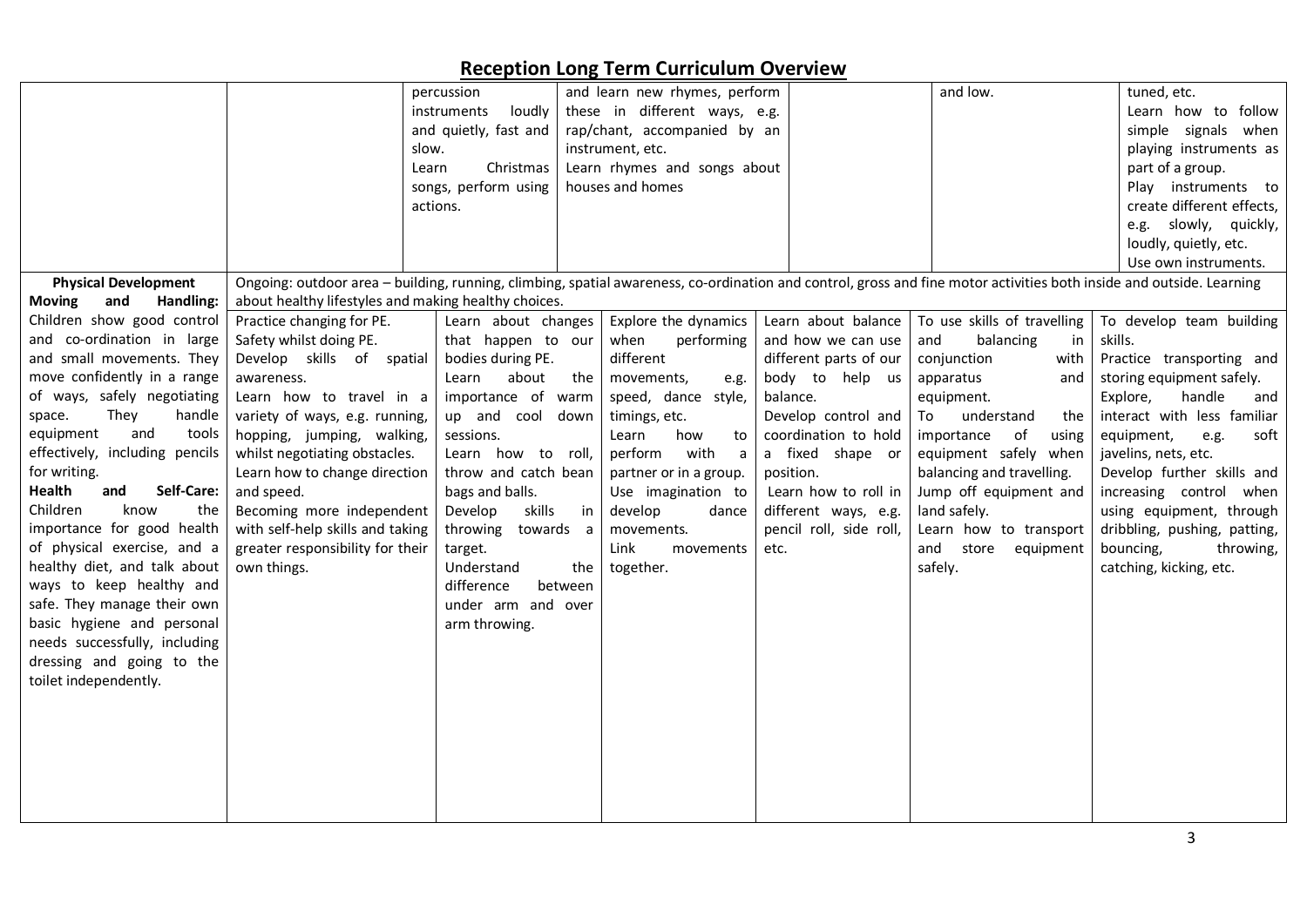| <b>PSED</b>                               | Ongoing: key person/circle time, feelings board, worry monster, PSED area in each classroom, books related to PSED, adults supporting children within the provision |                        |                         |                              |                              |                             |  |
|-------------------------------------------|---------------------------------------------------------------------------------------------------------------------------------------------------------------------|------------------------|-------------------------|------------------------------|------------------------------|-----------------------------|--|
| <b>Making Relationships:</b>              | to develop PSED skills, notice areas that need focusing on and addressing issues promptly.                                                                          |                        |                         |                              |                              |                             |  |
| Children play co-operatively,             | Understanding basic emotions                                                                                                                                        | Continue to focus on   | Provide                 | Building a growth            | Take part in the right start | Preparing to move into year |  |
| taking turns with others. They            | - happy, sad, angry and calm.                                                                                                                                       | emotions using the     | opportunities for the   | mindset<br>$\sim$ $-$<br>the | road safety programme.       | 1.                          |  |
| take account of one another's             | Read the 'Colour Monster'                                                                                                                                           | 'Colour Monster' book. | children to talk about  | children are exposed         | Learn how to keep safe       | Discussion of feelings,     |  |
| ideas about how to organise               | book and make feeling jars.                                                                                                                                         | Begin<br>to<br>learn   | themselves.             | to different fictional       | on the roads, whilst         | worries and concerns.       |  |
| their activity. They show                 | Learn how to access the                                                                                                                                             | strategies for dealing | Learn how to listen     | characters and their         | crossing the road.           | Learn strategies to cope    |  |
| sensitivity to others' needs              | classroom<br>areas<br>and                                                                                                                                           | with<br>different      | and take note of the    | specific                     | Role play to support this.   | with changes.               |  |
| and feelings, and<br>form                 | resources independently.                                                                                                                                            | emotions and begin to  | contributions,          | characteristics,<br>e.g.     | Keeping safe near railway    | Getting to know your new    |  |
| positive relationships with               | Emphasis placed on sharing                                                                                                                                          | about<br>talk<br>and   | thoughts and feelings   | not giving up, being         | tracks, water, strangers -   | teacher activities.         |  |
| adults and other children.                | and taking turns.                                                                                                                                                   | understand how these   | of other people.        | curious and having a         | stories, role play, videos,  |                             |  |
| Self-Confidence and Self-                 | Develop friendships and build                                                                                                                                       | emotions make us feel  | Discuss things that     | go.                          | discussion.                  |                             |  |
| <b>Awareness:</b>                         | relationships with adults and                                                                                                                                       | inside.                | make use happy, sad,    | Use role play, songs         |                              |                             |  |
| Children are confident to try             | peers.                                                                                                                                                              |                        | etc. and how we         | and stories to focus         |                              |                             |  |
| new activities, and say why               |                                                                                                                                                                     |                        | sometimes have to       | different<br>on              |                              |                             |  |
| they like some activities more            |                                                                                                                                                                     |                        | take on challenges      | scenarios and link to        |                              |                             |  |
| than others. They are                     |                                                                                                                                                                     |                        | that make us feel less  | everyday issues in           |                              |                             |  |
| confident to speak in a                   |                                                                                                                                                                     |                        | confident.              | life.                        |                              |                             |  |
| familiar group, will talk about           |                                                                                                                                                                     |                        | Focus on strategies     | Teach and embed              |                              |                             |  |
| their ideas, and will choose              |                                                                                                                                                                     |                        | that help<br>us in      | strategies for coping        |                              |                             |  |
| the resources they need for               |                                                                                                                                                                     |                        | difficult<br>situations | in different situations      |                              |                             |  |
| their chosen activities. They             |                                                                                                                                                                     |                        | and when we feel        | and<br>overcoming            |                              |                             |  |
| say when they do or don't                 |                                                                                                                                                                     |                        | strong emotions.        | issues.                      |                              |                             |  |
| need help.                                |                                                                                                                                                                     |                        |                         |                              |                              |                             |  |
| <b>Feelings</b><br><b>Managing</b><br>and |                                                                                                                                                                     |                        |                         |                              |                              |                             |  |
| <b>Behaviour:</b>                         |                                                                                                                                                                     |                        |                         |                              |                              |                             |  |
| Children talk about how they              |                                                                                                                                                                     |                        |                         |                              |                              |                             |  |
| and others show feelings, talk            |                                                                                                                                                                     |                        |                         |                              |                              |                             |  |
| about their own and others'               |                                                                                                                                                                     |                        |                         |                              |                              |                             |  |
| behaviour,<br>and<br>its                  |                                                                                                                                                                     |                        |                         |                              |                              |                             |  |
| consequences, and know that               |                                                                                                                                                                     |                        |                         |                              |                              |                             |  |
| behaviour<br>is<br>some                   |                                                                                                                                                                     |                        |                         |                              |                              |                             |  |
| unacceptable. They work as                |                                                                                                                                                                     |                        |                         |                              |                              |                             |  |
| part of a group or class, and             |                                                                                                                                                                     |                        |                         |                              |                              |                             |  |
| understand and follow the                 |                                                                                                                                                                     |                        |                         |                              |                              |                             |  |
| rules. They adjust their                  |                                                                                                                                                                     |                        |                         |                              |                              |                             |  |
| behaviour<br>different<br>to              |                                                                                                                                                                     |                        |                         |                              |                              |                             |  |
| situations, and take changes              |                                                                                                                                                                     |                        |                         |                              |                              |                             |  |
| of routine in their stride                |                                                                                                                                                                     |                        |                         |                              |                              |                             |  |